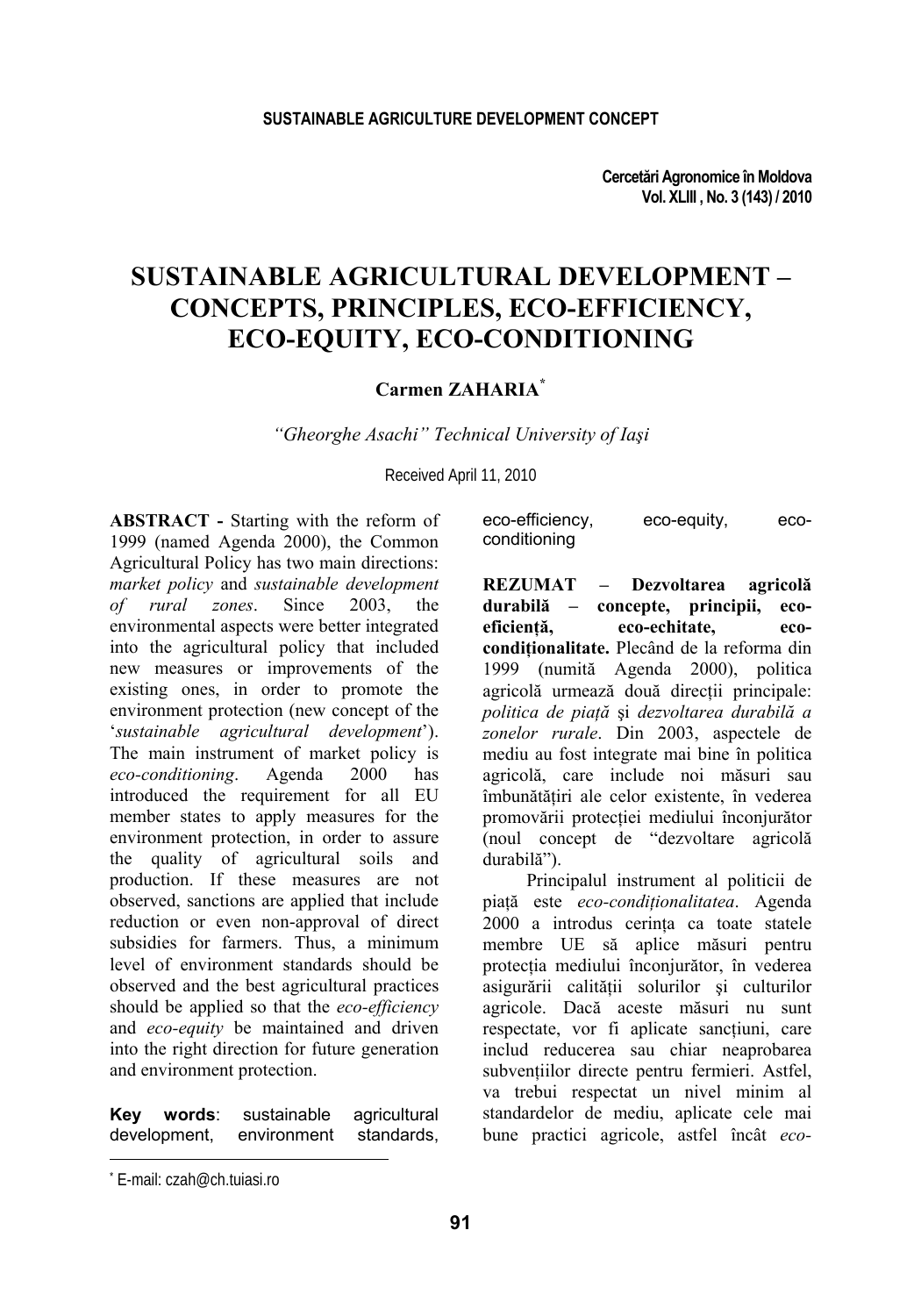*eficienţa* şi *eco-echitatea* să fie menţinute şi conduse către o directie dreaptă, sigură pentru generaţia viitoare şi protecţia mediului înconjurător.

**Cuvinte cheie**: dezvoltare agricolă durabilă, standarde de mediu, ecoeficientă, eco-echitate, ecoconditionalitate

### **INTRODUCTION**

In the last decades, the development led to extremely limited levels of prosperity for the poor countries and even for developing ones. The development involves *changes* that lead to *improvement* or *progress.* As a result, the definition of *development* notion can be represented as a norm or a value problem, as well as the economic development (Ionescu *et al.*, 1996; Zaharia, 2008a). The literature defines the *economic development* as the increase vs. time of the general level of the society prosperity, and the *economic increase* as the process of increasing the economy capacity to produce goods and services. *The sustainable development* represents the development that ensures the increase in welfare of actual generation, without leading to the decrease in welfare of the future generation. This means equity between generations and guarantees that welfare will never decrease in time.

*The agriculture development*  represents a main factor that contributes to the environment pollution. The problem is of conciliating the demands of demographic increase, the desires for continuing the agriculture development and the necessity to protect the environment. Because of this, new methods of agriculture development must be identified, for both highly developed countries and poor states that will allow protecting the capacity of environment tolerability. Among the few means, there is the reduction of pollution, produced by agricultural, zootechnical and agro-industrial activities.

The agricultural development can be sustained only if the environment protection is guaranteed. Otherwise, the erosion or gradual soil degradation and, generally, of the environment leads to the impossibility of economic increase. In this context, the *sustainable agricultural development* represents a new approach of the agricultural development that allows the agriculture to ensure the economic and social benefits for the actual generation without compromising the capacity of the future generation to fulfil the proper agricultural demands and without injure the fundamental ecological process. This definition emphasizes the fact that any degradation or significant pollution of the environment and ecological processes, thanks to agriculture, must be not sustainable on long-time terms, but the permanent conditioning of soil quality and, generally, of the environment must be permanently had in view.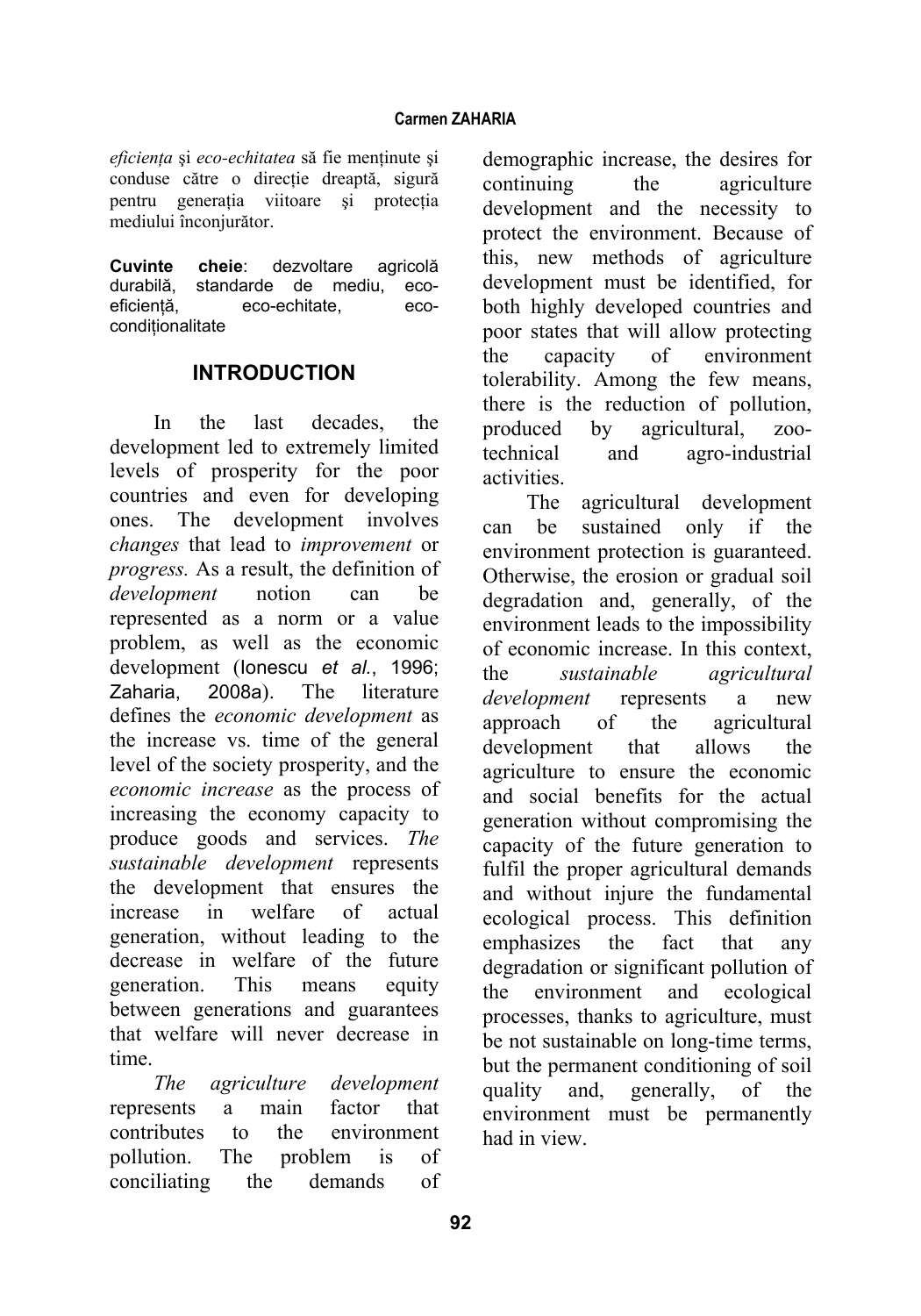For the achievement of *sustainable agricultural development,* the following three criteria must be fulfilled:

1 – The protection of ecocapacity, that is maintaining the ecosystems capacity to work in spite of the presence of pollution;

2 – The efficient use of natural, human, material and energy resources;

3 – The guarantee of an equitable distribution between populations, both of the goods supplied by the agricultural development, and of the loads produced by the environment degradation.

# **MATERIALS AND METHODS**

This scientific paper had in view to emphasize the importance of *sustainable agriculture development* in the large concept of *sustainable development*. In this context, a series of principles of sustainable agriculture development are presented, as well as a series of new concepts: eco-efficiency, eco-equity and eco-conditioning, together with measures and directions of the sustainable development of agriculture areas.

# **RESULTS AND DISCUSSION**

**Principles of sustainable agriculture development and the environment pollution.** The main preoccupation of the sustainable agricultural development is the natural environment protection under conditions of a guarantee on the market for the requirements of agricultural produces and services for the whole population. This protection must be achieved in an efficient manner. Thus, if there are alternatives for maintaining the agriculture capacity of the natural environment, the solution that minimizes the inputs (*i.e.* inputs of energy and products for plant protection) on the unit of the agricultural produce or that maximizes the number of agricultural products for a specific input must be chosen. As it is attested by the economic history of a state, the economic development by the help of agriculture (agricultural productions and services) have constituted longtime ago the way against the high life quality standards. For this reason, the agricultural policies must ensure the achievement of the most efficient conversion of agricultural raw materials into agricultural products and services, under conditions of observing the environment quality and stability.

The future prediction is difficult; in exchange, the elaboration of a scenario for the achievement of sustainable agricultural development is possible. There is the concept of *"*clean production*"* and, implicitly, of "clean agricultural or industrial<br>production", advanced from the advanced from the earlier concepts of clean technology and technologies without wastes or with a reduced production of wastes (Zaharia, 2008a; Zaharia, 2010). The old concept of clean technology (Commission of European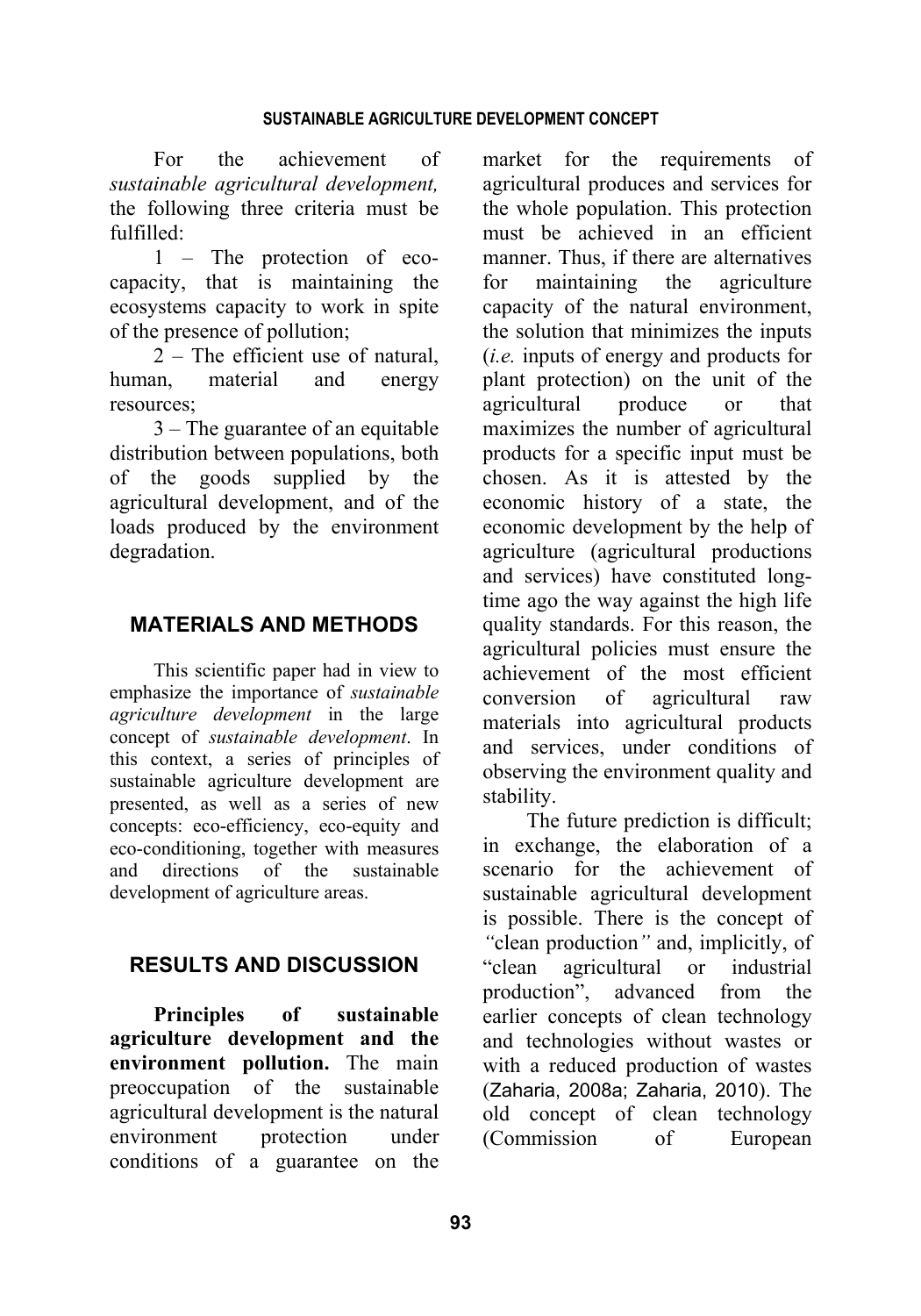Communities, 1979) had three distinct and complementary targets:

1 – Few pollutants emitted into the environment (water resource, air, soil);

2 – Few wastes (technology without wastes or with reduced production of wastes);

3 – Reduced demand of natural resources (water, energy and raw materials).

*The clean agricultural production* represents a global approach of the environment and agriculture protection that includes all the phases of the agricultural production process or the life cycle of agricultural produces, having as the main objective to prevent and minimize the risks of environment and human health on long- and shorttime terms. From the technical and functional point of view, the term of *clean agricultural production* cannot be easily defined concerning the "cleanliness" or the quality of agricultural produces. Closing the cycle of agricultural produces will ask agriculture to manage the produces on their whole life cycle, beginning with the production and use of agricultural materials, until the final storage. The clean agricultural production is profitable for the environment, because it reduces pollution.

Each problem, which is related to sustainable agricultural development has in view the guarantee of agricultural production and services under conditions of nonpollution and/or minor pollution of

the environment (Zaharia, 2003; Zaharia, 2005).

We noticed the fact that together with the development and modernization of socioeconomic life and of increasing pollution sources, the intensification and diversification of environment took place in all the components. The pollution of air, water and soil is becoming a threat for people life and health, has dangerous effects on agricultural production, flora and fauna and makes more difficult the normal progress of production process and services in agriculture. The crops that follow the type of preventive approach of pollution have some direct profits such as:

1 – Achievement of an economy of costs by the reduction of waste of raw materials and energy;

2 – Improvement of functioning efficiency of the agricultural units;

3 – Achievement of a better quality of the agricultural products, because of an easier anticipatory unit functioning;

4 – Recovery of some wasted agricultural materials.

The clean agricultural production requires *application of high-qualified examination*; *improvement of agricultural production technology*  and *change of attitude*.

Among the general principles agreed as basis of the environmental management or ecological management into the agricultural production activities and agricultural services in concordance with the national strategy of environment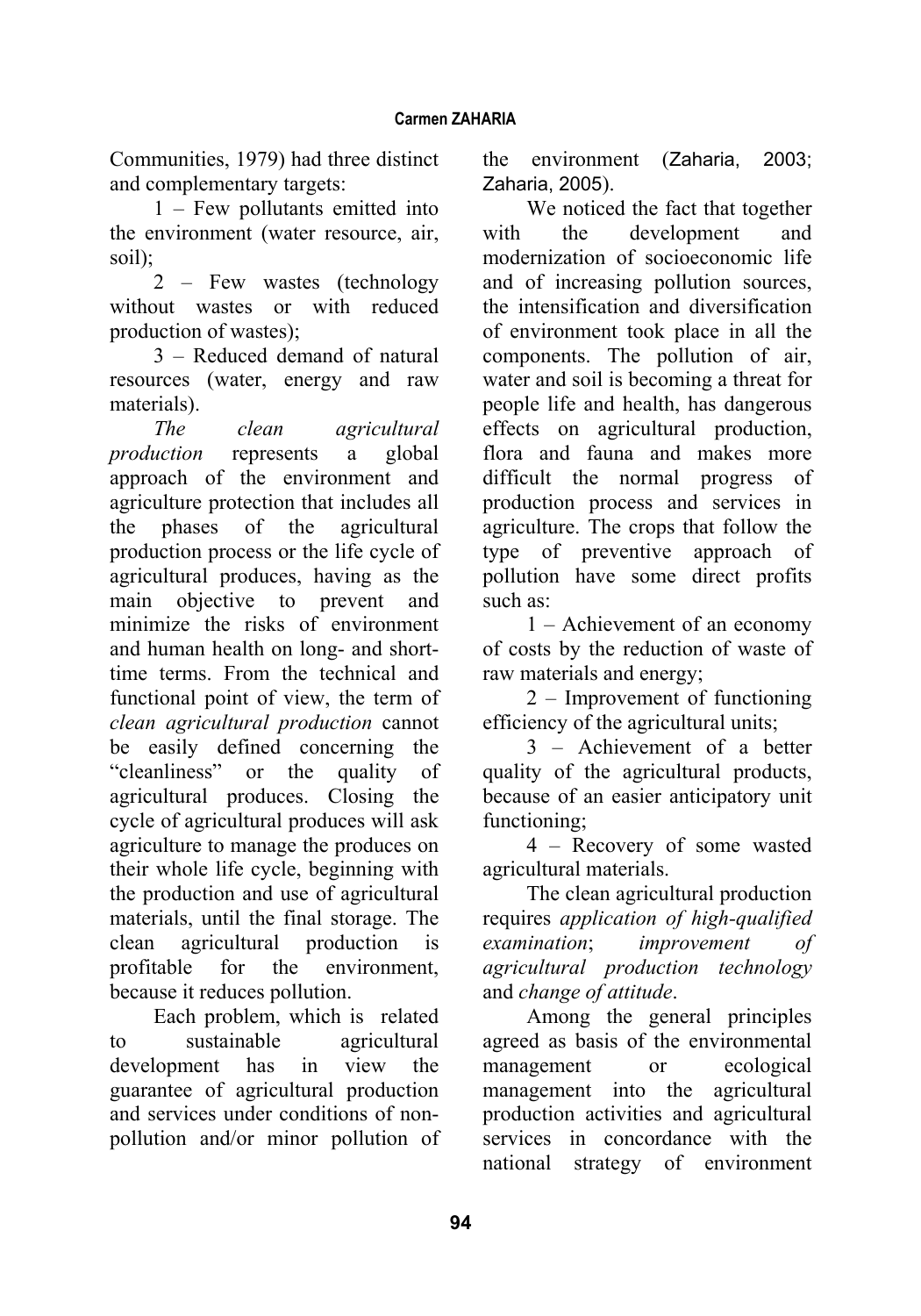protection, there are (Law of Environment Protection no. 265/2006) (Zaharia, 2008):

- *Principle of pollution prevention*– it is easier and less expensive to prevent the pollution than to repair, respectively, to rebuild the ecological equilibrium; it involves the application of agricultural technologies that are less pollutant, and also establishes the hierarchy of agricultural activities and services;

- *Principle of the best agricultural practice* – it establishes that any activity must have in view the actual state of technology development, demands of environment protection, choosing and application of reliable measures from economic and environmental point of view, etc.;

- *Principle of the conservation of natural conditions for human health* – imposes the guarantee for the consumption of quality agricultural produces and services;

- *Principle of precaution in taking decision* –agricultural units must be cautious in all the modifications that they undertake as concerns the strategies and production processes, in order to maintain under control their unpredictable effects against the environment;

- *Principle of conservation of biodiversity and specific ecosystems from the natural biogeographically frame* – the development of a national network of protected area for the maintenance of the favourable conservation state of natural habitats of wild species of flora and fauna;

- *Sustainable use of natural resources* – the maintenance of possibilities and life conditions for the future generation, of natural renewable resources at least at the level of the existing ones for the actual generation, as well as the amelioration of the environmental factors affected by the agricultural pollution;

- *Principle of "polluter pays"* – correlated with the principle of manufacturer and user responsibility – it establishes the necessity of a specific legislative and economic frame, so that the costs for pollution should be supported by producers (*i.e.* generators).

**Concept of eco-capacity.** The specialists in this field (Ionescu *et al.*, 1996) consider two important aspects concerning the *concept of ecocapacity,* namely:

1- The *elasticity of agricultural system,* that is the capacity to maintain behavioural models against the external disturbances;

2- The *stability of agricultural system,* that is the capacity to maintain the equilibrium, as a response of the environment fluctuations.

The environment protection against pollution generated by agriculture (purveyor of the main food sources for population) represents a fundamental criterion for sustainable development.

Because of the complexity of environment protection problems,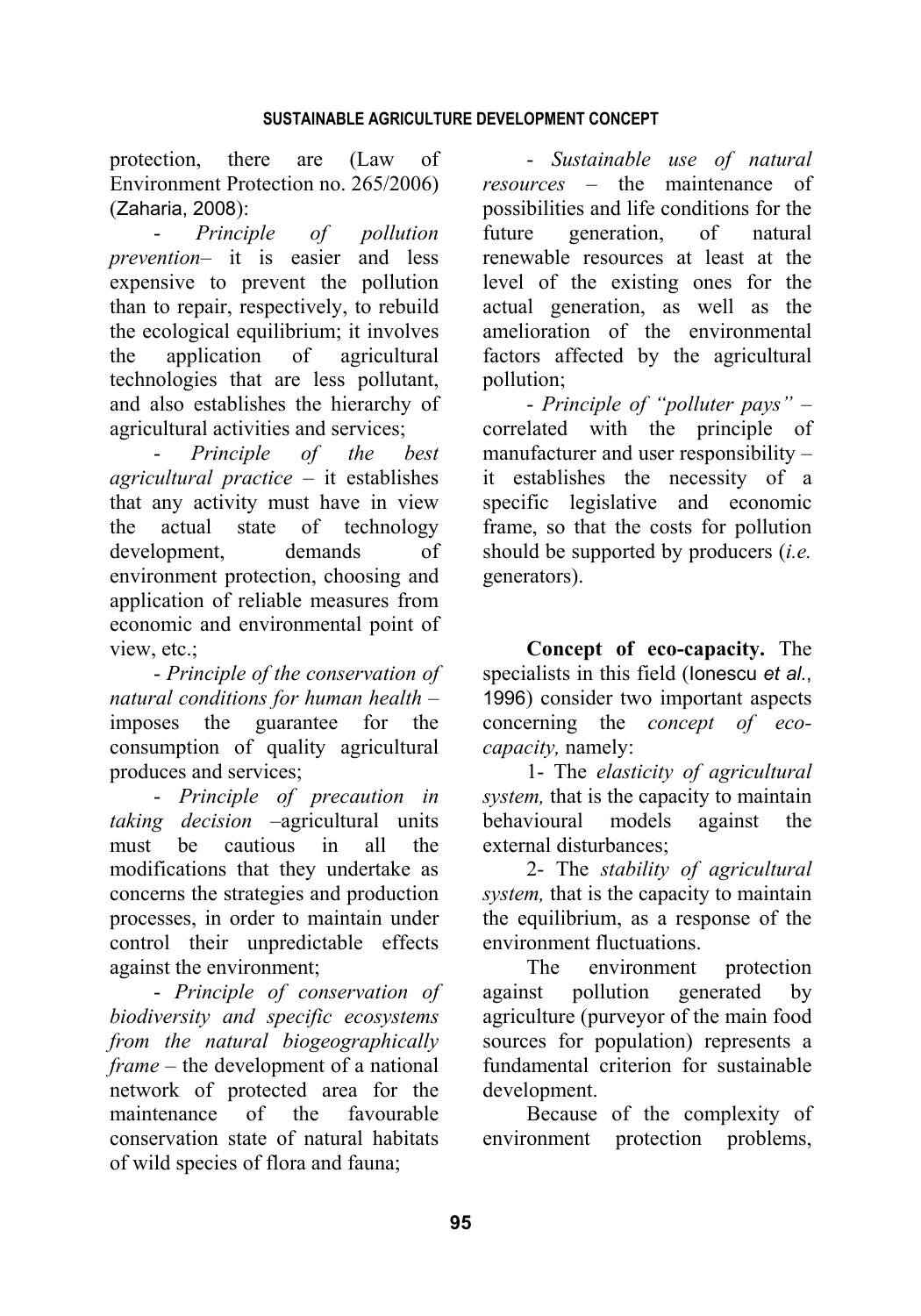there are two main protection strategies:

*1. Maintaining annual emissions and evacuations of wastes produced by different agricultural activities within the limits imposed by the environmental standards – minimization, treatment and valorisation of the agricultural wastes.* 

The use of fertilizers, pesticides, produces for plant protection and improvement of soil quality (agents of soil conditioning) may generate emissions or evacuations in the environment (air, water resources, soil and subsoil) of compounds from the category of the dangerous or main dangerous (toxics) that have polluting action when the maximum admissible concentration is exceeded or have accumulating effects in time. Substances for the protection of crops will be used, the environmental standards being observed.

The environmental standards are completed by emission standards, designing standards and product standards, all of these being included into the category of *imperative means for environment protection* (Zaharia, 2003; Zaharia, 2005; Zaharia, 2008).

*2. The stabilization and reduction of total loads with pollutants of regional and local importance.* 

This strategy has in view the global and regional environmental problems. Pollutants are associated with global and regional problems such as the deterioration of aquatic ecosystems, especially because of heavy metals and chlorinated carbon hydrides, pollution of soil and water resources with heavy metals, pesticides, nitrates, different other dangerous compounds, etc. The elaboration of standards for the total loads with pollutants has in view, as the main target the reduction of environmental pollutant load to a lower level as the one imposed by the environment standards.

The achievement of sustainable agricultural development involves the continuous reduction of pollutant emissions per unit of agricultural produce, but this fact is not enough or sufficient. On long-term, the massive substitution of non-renewable (conventional) resources of raw materials and energy with renewable resources is necessary and closing the cycles of agricultural materials and produces by means of optimal processes and products.

**Concept of eco-equity.** *The equity* is represented by the righteousness withwhat the income or prosperity isdistributed inside the society. In thiscontext, the equity can be treated inside the same generation or between generations.

*The eco-equity* will be represented by the righteousness of natural capital (assets) consumption and reproduction into the same generation.

*1. The eco-equity into the same generation.* A constant or increased reserve of natural capital is able to ensure the righteousness of income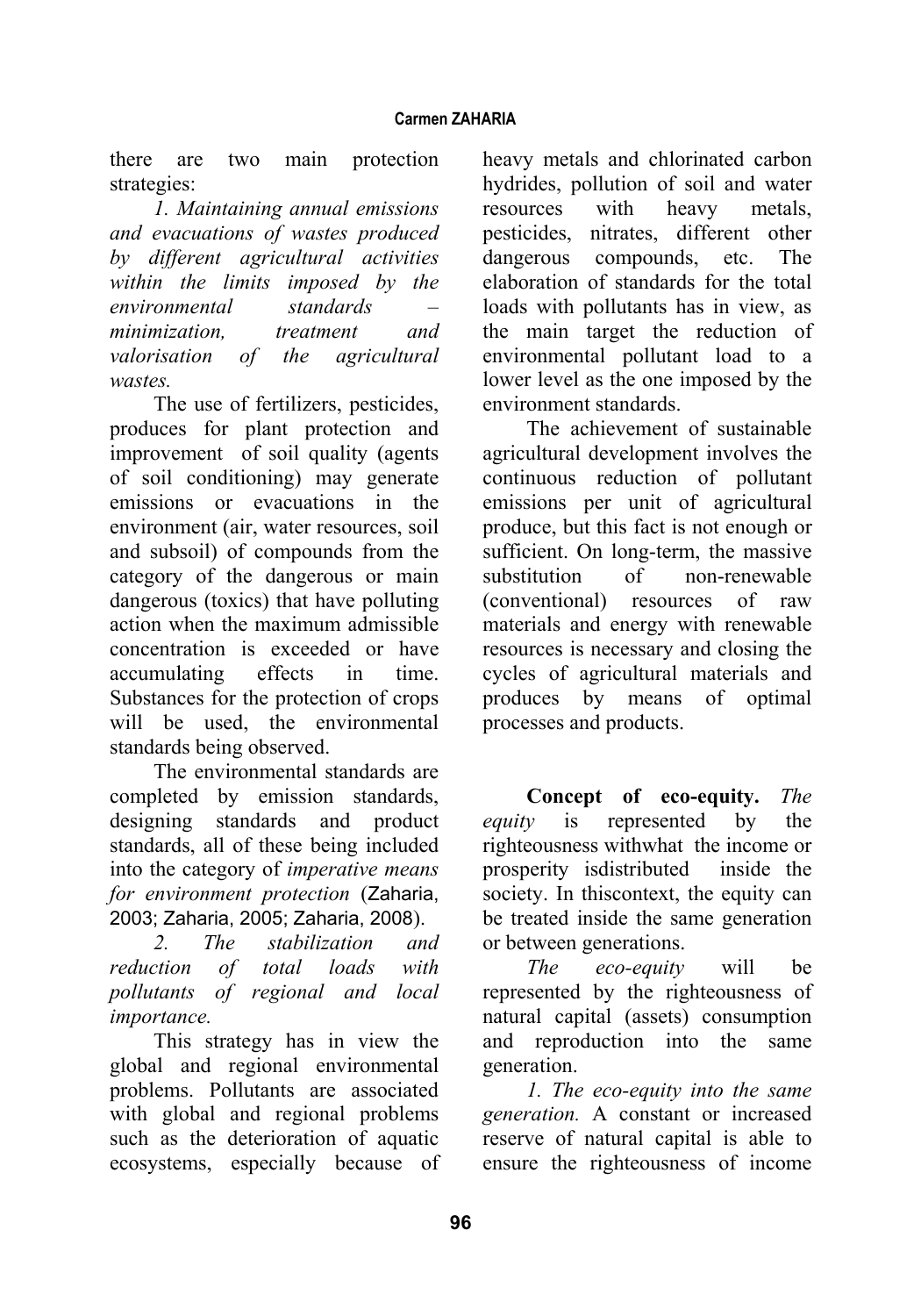and prosperity distribution into the same generation, both inside a state, but also between states. Examples of eco-equity in case of the same generation include the dependence of:

*a* – Biomass as fuel agent, such as burning wood, agricultural and animal wastes;

*b* – Manure (organic materials) for maintaining soil quality; stocks of untreated waters;

*c* – Crops and fodder;

*d* – Hunting produces for proteins etc.

The protection of natural environment leads implicitly to the protection of this dependence and contributes to the population health and prosperity. On the other side, maintaining the natural capital imposes costs for the poor people, their obligation to pay for conservation of the necessary values. In this context, the natural resources can be substituted.

Environment became a good consumer, and the consumption products that had an environmental reduced impact (*i.e.* agricultural produces) tend to increase with the income increase. Consequently, the rich people will be encouraged for a higher consumption, but this fact does not mean that the poor people have interdiction to consume.

In the developing countries, improvements of environment protection are in accordance with the goal of achieving eco-equity in the case of each generation. In these states, diminishing material welfare (poverty) leads to environment degradation for obtaining immediate stocks of food and natural exchange raw materials. As the environment is affecting, the perspectives for subsistence for the future generations are diminished. For the rich countries, the evidence of the positive function of eco-equity is not conclusive.

*2. Eco-equity between generations.* The definition of sustainable development means equity between generations.

The sustainable agricultural development involves the concept of eco-equity that supposes the *sustainable agricultural production* and *sustainable agricultural consumption*. The actual generations will produce and consume agricultural produces in a sustainable manner, will offer sustainable agricultural services so that the opportunities of production and consumption by the future generation would be not in danger. This means in fact the righteousness with what is consuming and reproducing the natural agricultural capital inside a generation.

The justice for the future generations means assuring the fact that the welfare does not diminish in time, and a simple overlapping of projects cannot identify the sustainable agricultural development or policies to an evaluation of cost benefit type. In this context, there are necessary compensations between generations that can be achieved in two manners:

*1* – By creating a fund between generations (conservation of some natural resources);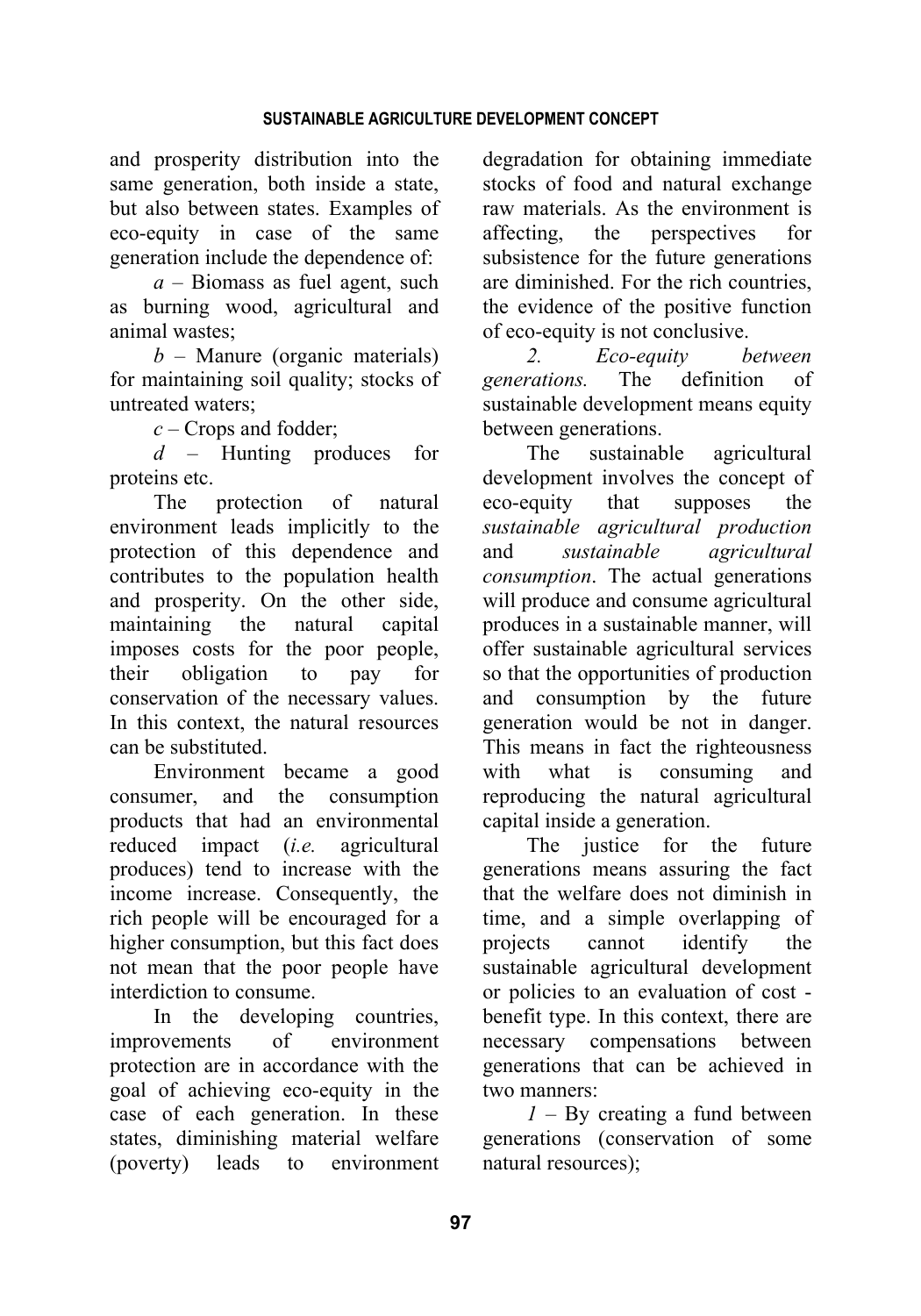*2* – Ensuring stocks of natural non-diminishing capital (renewable natural resources).

The process of real compensation is right for the future generation with the obligation that the future generation does not defectively manage the transferred natural capital.

In this manner, it is ensured the fact that the future generation will have not a worst life style as the actual one. Actually, this represents the notion of eco-equity between generations.

**Sustainable development of the agricultural area.** For ensuring a sustainable agriculture development, the central authorities have elaborated programmes and strategies of the agricultural development that have in view:

*a) A code of good agricultural practices* for the use of farmers, that will be subdue to updating as a function of progress in the field and discovering new agricultural technologies and practices with reduced environmental impact;

*b) A programme* that will include the adaptive expectations of farmers training and information in order to promote the *Code of good agricultural practices*.

For the achievement of the anticipated objectives, the *vulnerable areas* to pollution were established and the action programmes for the protection of vulnerable areas against pollution. Thus, *action programmes* were drawn up and updated for the ensemble of vulnerable zones as concerns the agricultural pollution on the whole country land, as well as different programmes for some specific vulnerable zones or for parts of vulnerable zones. The following were taken into account:

*a)* Available scientific and technical data, referring to the contribution of pollutants of agricultural sources and other sources;

*b)* Environmental conditions from the reference regions. These zones will be continuously monitored in the supervision, investigation and control sections/sectors.

*A code of good agricultural practices* has as main objectives:

- The reduction of pollution (*i.e.* pollution with nitrates, pesticides, PAHs, PCBs);

- Rationalizing and optimization of the use of fertilizers containing nitrogen, phosphorus compounds, etc. according to the conditions from different regions of the state;

- Management of the land use, including the rotation system of crops and proportion between the land areas meant for permanent crops;

- Maintaining on the land of a minimum quantity of vegetation that is covering the land into the raining periods;

- Establishing the fertilization plans according to each crop and registering the fertilizer use for each variety;

- Preventing water pollution from surface leakage (stream) and water stream into the systems of irrigated crops.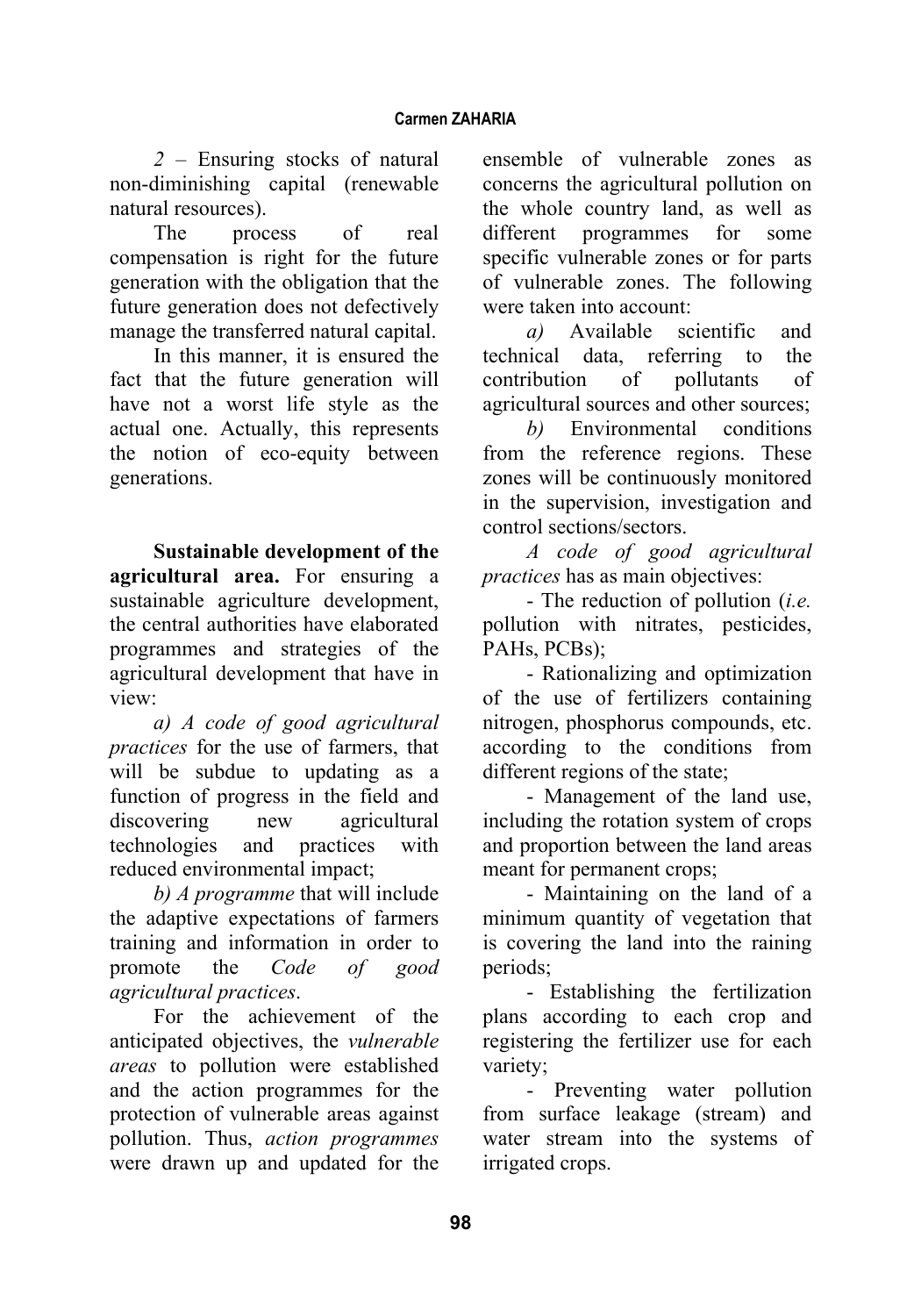The application of modern agricultural technologies with respect to the quality conditions of environment and agricultural consumption produces is one of the requirements of sustainable agricultural development.

# **CONCLUSIONS**

Under conditions of world scientific and technological revolution, the society incapacity to satisfy vital needs of food becomes unjustified.

Agriculture will remain the main source of food. Cropping and exploited ecosystems ensure for humanity more than 90% of the consumed energy as foodstuffs, produced on 10–11% land used for agricultural practice, under conditions of constant diminution of cropping area and continuously increase of population (Horoba *et al.*, 2001; Suteu and Horoba, 2008). The agricultural development will encourage agriculture to be lower intensive, reductions of surpluses, programmes for an ecological agriculture and afforestation activities. Farmers will need to respect a minimum level of environmental standards for obtaining direct payments for the production (*ecoconditioning*) and to supply the agricultural services that must respect more than the good agricultural practices by agro-environment measures.

#### **REFERENCES**

- **Horoba E., Cristian Gh., Horoba Liliana, 2001** – *Tehnologii de valorificare a produselor naturale (Technologies of valorisation of the natural products),* Edit. Corson, Iasi
- **Ionescu Cristina, Manoliu M., Nistoran Daniela, 1996** – *Conceptul de dezvoltare durabilă (Concept of sustainable development (Course notes)*, "Politehnica" University Ed., **Bucuresti**
- **Şuteu Daniela, Horoba E., 2008** *Quality of food products – between product competitiveness and costumers' protections.* Bul.I.P.I. sectia: Machine Constructions, tLIV (LVIII), f. 3, 277-284
- **Zaharia Carmen, 2003** *Legislation on environment protection (in Romanian)*, "Al.I.Cuza" University Ed. Iaşi
- **Zaharia Carmen, 2005** *Legislaţia pentru protecţia mediului (Juridical protection of the environment)*, Ecozone Ed., Iaşi
- **Zaharia Carmen, 2008** *Protecţia juridică a mediului (Legislation for environment protection)*, Politehnium Ed., Iaşi
- **Zaharia Carmen, 2008a**  *Dezvoltarea industrială durabilă – principii, ecocapacitate, eco-eficienţă, ecoechitate, eco-condiţionalitate*, *(Sustainable industrial development – principles, eco-capacity, ecoefficiency, eco-equity,ecoconditioning)*, Volume of scientific papers, National Conference – Days of Faculty of Chemical Engineering and Environment Protection, V-th Edition, 19-21 November, 2008, Iaşi, 491-496
- **Zaharia Carmen, 2010** *Environmental legislation and management applied into a machine-tools manufacturing plant*, Proceeding of the 14th ModTech International Conference –